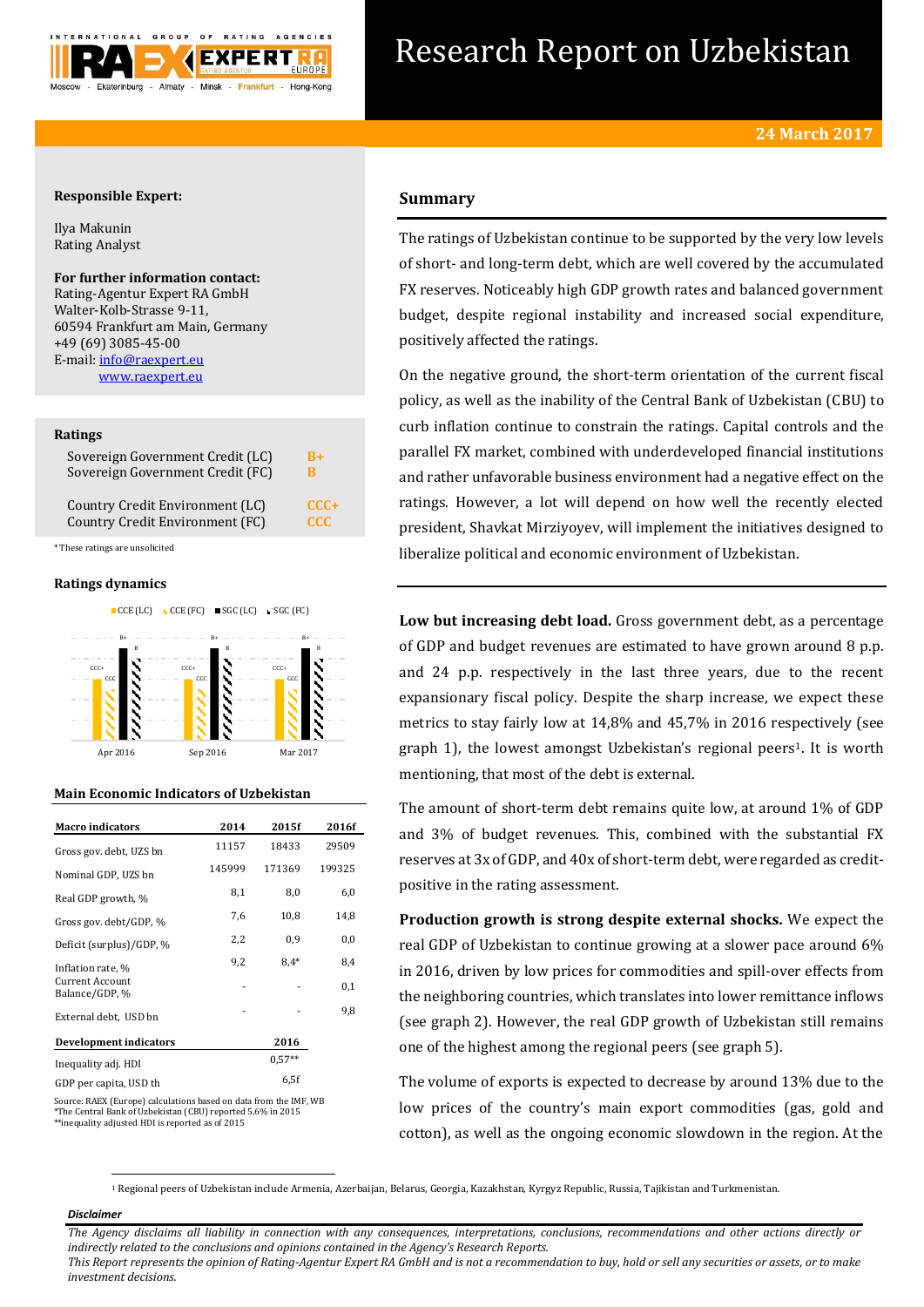**Graph 1:** Government debt dynamics



**Graph 2:** Personal remittances, % of GDP



Source: RAEX (Europe) calculations based on data from the WB

**Graph 3:** Current account dynamics



Source: RAEX (Europe) calculations based on data from the WB

same time, imports are expected to recover by 7,5% in 2016, contributing to the narrowing of the current account, which is estimated at 0,1% of GDP in 2016 (see graph 3).

**Risks in the banking sector are low.** Despite banks' asset and private credit volumes are still low at 40% and 22% of GDP in 2016 respectively, the risks of the banking sector remained small as NPLs stood at 0,44% of total loans and capital to assets ratio was at 11,1% in 2016 (see graph 4). The sector is to a large extent dominated by the State Owned Banks (SOBs), which are characterized by low NPL's and acceptable levels of liquidity.

**Fiscal policy remains expansionary.** The government has successfully adopted an expansionary fiscal policy, which helped to stimulate growth and partially mitigate the current regional economic instability. On the other hand, the fiscal stimulus were dominated by a further 9% increase in social spending (accounts for 59% of government spending in 2016), which is believed to have a rather short-term effect and is likely to fuel further inflationary pressures. Furthermore, coupled with a decrease in custom tax collections, above is expected to further erode the fiscal balance to a level just above zero in 2016. Nevertheless, the level of fiscal balance of Uzbekistan remains the highest within its regional peers and does not pose a significant risk. (see graph 5)

**Monetary policy continues to be loose.** The projected inflation rate according to IMF remains high at 8,4%<sup>2</sup> in 2016 and above the Central Bank of Uzbekistan (CBU) target rate between 5,5-6,5%. Despite this, the CBU continues to pursue an accommodative monetary policy, keeping the reference rate unchanged at 9% after reducing it from 10% in January 2015.

The parallel FX market, which emerged as a result of the excessive FX and import controls, hinders the rating of the country. Although CBU is gradually depreciating the UZS, the FX parallel exchange rate (estimated at 7 800 UZS per USD and around 2x the official rate as of March 2017) is showing that the UZS is currently highly overvalued.

At the same time, in the end of 2016 the new FX reform consultation document has been published for discussion on the web-site of the government. The proposed reform is designed to develop and liberalize the internal FX market through reduction of capital controls, maintenance of equal rights principle amongst all participants of FX market, as well as establishing the market-driven FX rate. As of December 2016 the

<sup>2</sup> Inflation rate reported by the CBU substantially differs from the one reported by the IMF and stands at 5,6% as of 2015

#### *Disclaimer*

**.** 

*The Agency disclaims all liability in connection with any consequences, interpretations, conclusions, recommendations and other actions directly or indirectly related to the conclusions and opinions contained in the Agency's Research Reports.*

*This Report represents the opinion of Rating-Agentur Expert RA GmbH and is not a recommendation to buy, hold or sell any securities or assets, or to make investment decisions.*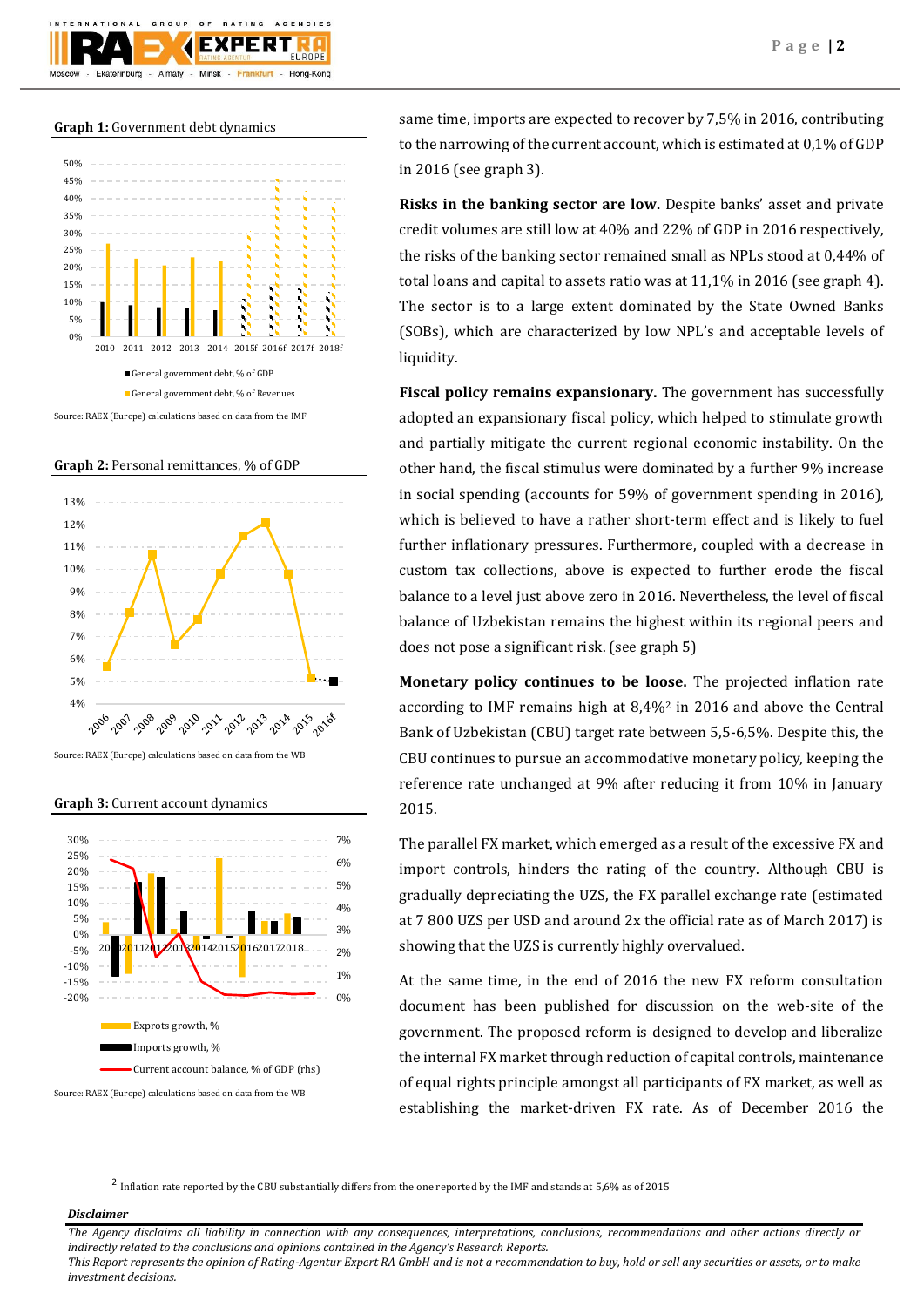

#### **Graph 4:** Banking sector dynamics



Source: RAEX (Europe) calculations based on data from the IMF

document has been removed from public consultation, hence a lot will depend on the extent to which this initiative is going to be implemented.

## **Low transparency and institutional development constrain the CCE.**

The limited access and availability of national statistics remains one of the big concerns to the country's institutional development. Uzbekistan is one of the most corrupt countries in the world ranked  $156<sup>th</sup>$  out of  $176$ countries in 2016 according to Transparency International. Additionally, Uzbekistan occupies  $87<sup>th</sup>$  place out of more than 180 countries in the Doing Business ranking in 2016. Moreover, the country remains one of the most undeveloped countries in the region as shown by the low level of GDP per capita (estimated at USD 6 453 by the IMF in 2016) and HDI index of 0,57 in 2015.

The county's credit environment continues to be consistently constrained evidenced by an underdeveloped financial market, state direct lending, which often done below market rates and largely influences banks' credit policy, as well as a moderately low position of Uzbekistan in investors protection ranking at 70<sup>th</sup> out of 180 countries in 2016.

The recently elected president, Shavkat Mirziyoyev, has already managed to give a rise to hopes about liberalization of political and economic life of Uzbekistan. First several initiatives include extension of the parliament's role, amnesty, FX market liberalization, capital and FX revenue controls reduction, as well as an anti-corruption program. Successful implementation of the above listed initiatives can improve the country's credit environment.



**Graph 5:** Projected GDP growth dynamics and fiscal balance of Uzbekistan and its peers in 2016

Source: RAEX (Europe) calculations based on data from the IMF

#### *Disclaimer*

*The Agency disclaims all liability in connection with any consequences, interpretations, conclusions, recommendations and other actions directly or indirectly related to the conclusions and opinions contained in the Agency's Research Reports. This Report represents the opinion of Rating-Agentur Expert RA GmbH and is not a recommendation to buy, hold or sell any securities or assets, or to make* 

*investment decisions.*